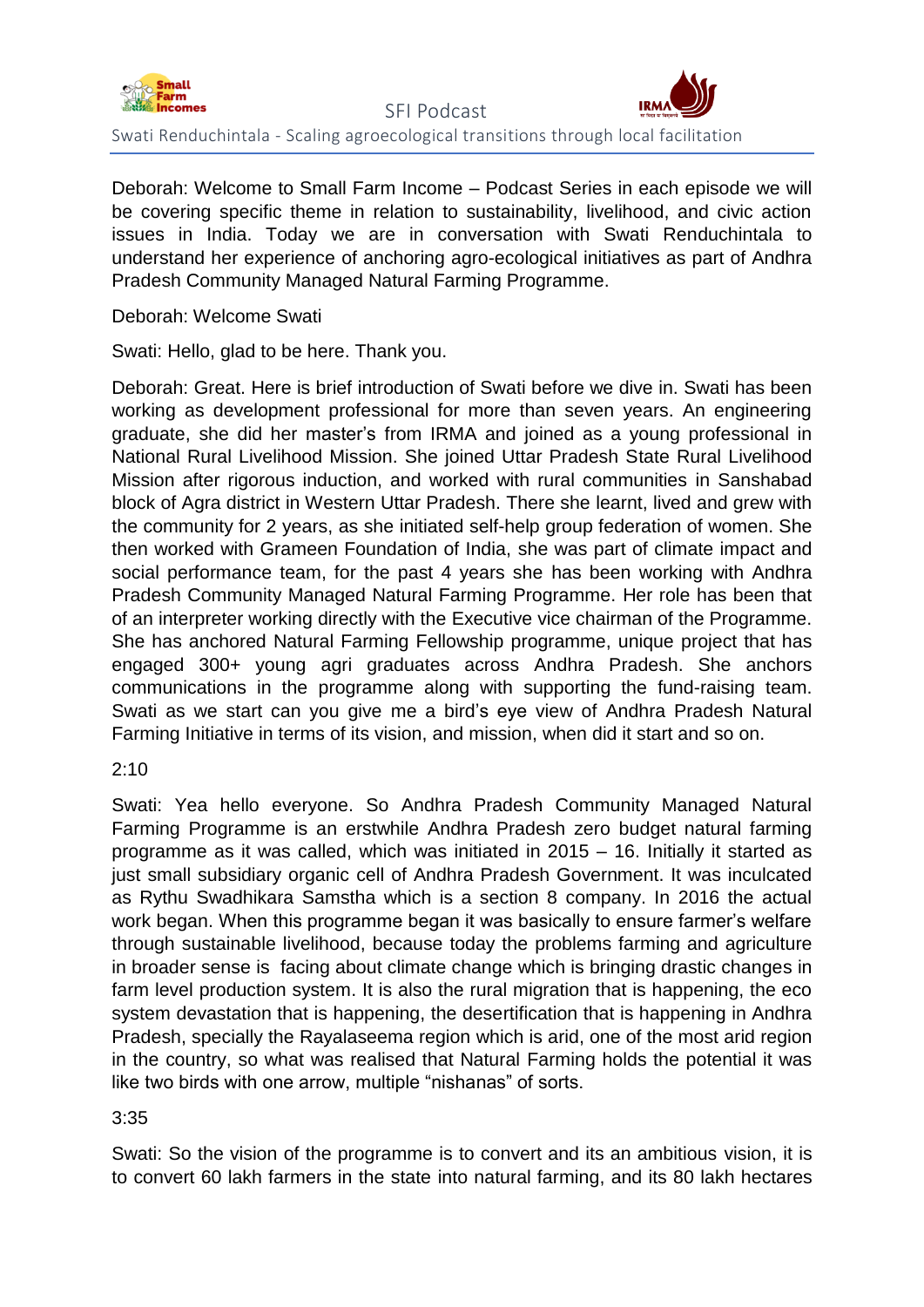

of land into natural farming by 2030, which is an ambitious project but not impossible. If you look at it from system thinking, if you look at it from convergence point of view it is achievable.

Deborah: Yea, yea as you said it is ambitious programme, lots of thoughts seems to have gone into it. As I understand one of the innovative practices that have been used has been this optic of recruiting and mentoring of these natural farming fellows, to encourage the optic of natural farming practices in villages. So can you tell me bit about this approach and what was the motivation to design this.

Swati: When we started in 2017 it was quite an interesting journey, so when we started, we had three natural farming fellows when we designed the programme. We did not know the potential then the designers, right. We had three natural farming fellows listed for every district, so we had 45 budgeted. But the day we had called, first day when we called for people there 900 people turn up.

#### 5:05

Swati: That is when we realised that just writing a test may not be the correct way, 45 was not the number that we should be looking at, it was like a mass of agriculture graduates accumulating in a place, really, I am telling you, it culminated into something different, how to select these people, how could I tick 45 out of 900, just by one hour test. So what we decided to filter these 900 people and send them to live with the community for one month, let them stay and understand, immerse themselves,that will be the immersion process. we are not selecting them right away, we thought let them immerse themselves into natural farming into rural lives then after one month, live with the community, whoever remains will be the sample of natural farming fellows that I would like look at that after one month of immersion they came back we did a behavioural analysis and personal interview and that is how we got going. So the first batch we had 30+ people who joined us, we realised the potential of it as we went along. Rather than having a vision in the first go. So, we have till now 5 batches of natural farming fellows, this has been a learning journey, with every batch we understood, okay immersion is done then we had interview and then induction process, they were not offered fellowship right away. You work for one season become a role model farmer. Let the community give you a tag of natural farmer because if you don't do natural farming with the community you are of no use. So, you have to practice one season and your induction completes and then you are offered the fellowship. This is a unique point and what happens is , this eventually became part of our extension process also somebody from outside coming and living with the community. And showing them "See I have done natural farming, it worked for me, you also do it, it will work for you." So that is a different level of conviction people get. It really took, really of great proportion what we really achieved.

Deborah : So after..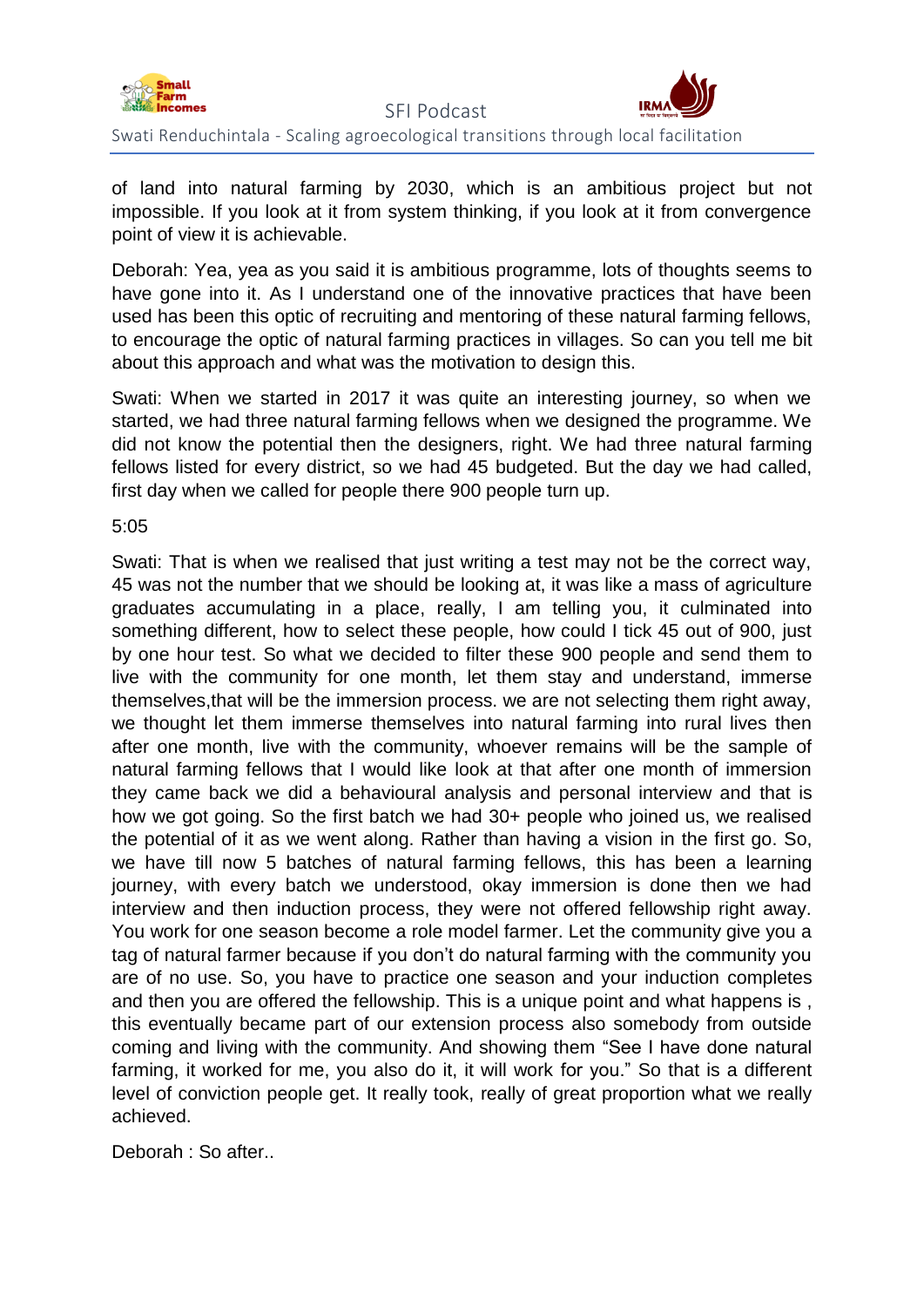

Deborah: Sorry yes go on.

Prof Shambu: So Swati couple of questions one is to understand the induction process itself. You had people finding themselves coming from college they were expecting different kind of job, induction was it too tough for them. Were there any drop outs from the process. Typically the induction was for three months or how long was it?

# 7:53

 $\overline{\phantom{a}}$ 

Swati: Six months long, we had induction process go till 9 months also. It is a rigorous process.

Prof Shambu: So in a sense what we are seeing here is not very different from what was there in NRLM design for young professionals, so can you try and compare the experience because you yourself were young professional, you have seen the process, so what did you learn from that how NRLM design while working this out.

Swati: Basically first we were looking for agriculture and horticulture graduates from Andhra Pradesh and Telegu speaking per se, so we realised that if you see the journey if you trace the majority of agriculture graduates right now they have joined some marketing companies, selling seeds and fertilisers, or chicken feed or poultry feed and women agri graduates have lesser job tracks. We realised that after learning chemical farming for 4 years also nobody goes for farming, they are joining some bank as agricultural officers specially boys find higher remuneration in marketing jobs and girls either they do some clerical jobs in some firms or do entirely non sector job. The individual plans were very screwed in that regard what we realised that agriculture graduate not doing agriculture, even after studying chemical based agriculture for 4 years majority of them. This fellowship actually offered them to do that, first thing. Secondly, bringing such cadre on board also sent a message to the university directly or indirectly, your student who actually studied green revolution based agriculture system for 4 years actually going back and doing natural farming.

10:04

Swati: So whatever you proposed to the World, because we have seen the scientific community and Universities on board are not into natural farming or sustainable agriculture or organic farming, students themselves are doing and demonstrating to the world Natural farming. Coming back to the comparisons and similarities between Natural Farming fellows and young professionals, because our orientation is not just to build just give them the information of technology and natural farming, it is basically to develop natural farming leaders for future, which was also the aim of YP programme of NRLM. So the similarities are immense. The only dissimilarity which is because of the sector, these people had to, natural farming fellows had to lease a land, of their own money by the way, lease a land , do natural farming, and from that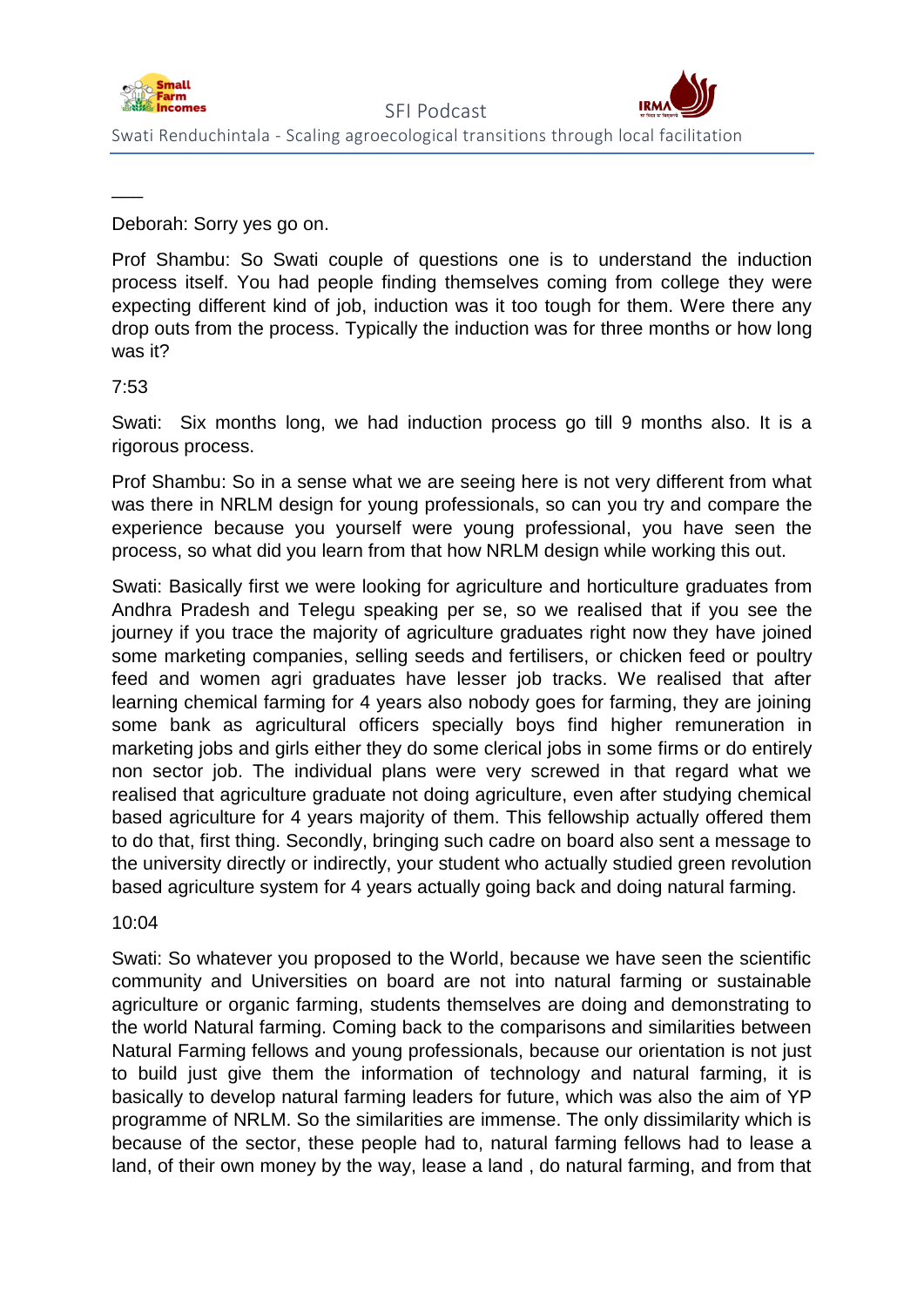

whatever the revenue is, so they are paid X amount, and another X they have to earn from their own field, so that was the challenge given to them where as the YP programme was more about staying with the community , learning from the community but doing, practicing natural farming itself was missing, the element of practice was missing in the YP programme.

11:24

Swati: Otherwise the entire over all development sector is given to Natural farming fellows just as YPs.

Prof Shambu: So just to understand this, what we are seeing in agricultural universities Andhra Pradesh in particular and elsewhere too, the numbers of girls are outnumbering the boys in the programmes. So did you have major challenges in getting the girls to stick to 6 months did they run away after that or how did you find the situation?

Swati: Interestingly the demography of these people agriculture graduates were from semi-rural areas only, not urban areas, they don't come, but interestingly they don't want to work in villages they come from rural setups but they don't want to work in rural areas stay in villages. So facilitation was required to actually convince them we had equal, 48% of natural farming fellows who were women, and men 52%. So it was always almost equal proportion of women. Girls came back saying "we don't get respectable jobs in agricultural sector, B.Sc. agriculture, B.Sc Horticulture, we don't get respectable jobs and because of their semi-rural set ups in 2 to 3 years they are married off. So this provided, the socio economic factor also along with this challenging work, actually gave them that confidence of going to a village and working. So it is a challenge. For example we are still struggling with placing women and boys also in tribal areas, in rural tribal areas. So that has been a challenge, still it is. Very interior something like **Paderu**, where there is no network connectivity, safety issues, that we all still face. But majority of time, and obviously because our programme villages have been near the roads, near highways, but more interior we have founded challenging for sure.

13:31

Prof Shambu: Did you have to change the programme in last 2, 3 years after the first roll out that you had? What kinds of changes and adaptations you had to make ?

Swati: So first batch what had happened, we gave children the opportunity to stay and work in their own districts also, which from batch 2 the next what the natural farming fellows we realised, nobody should be working in the same district. Of course the temptation, for example I am in west Godavari and my home is somewhere in town in west Godavari the temptation of going to home remains which is a major problem with **Anganyadi** people who would be working would do up and down teachers in schools which is a major problem. Nobody wants to stay in the village and work with the community so from  $2^{nd}$  batch we decided, which is a rule for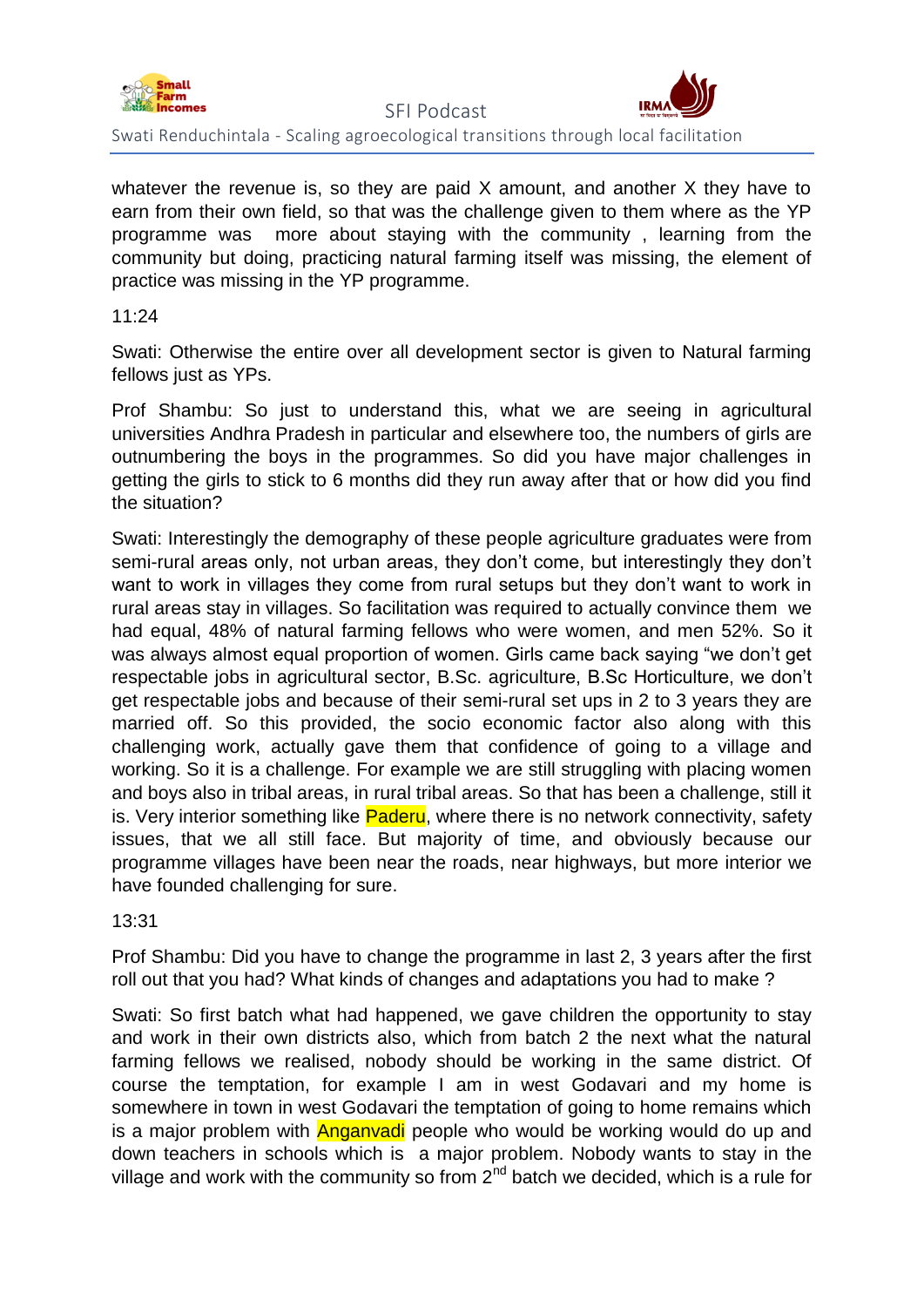

every cadre in the programme. You will not be given your native district, you will work in a district which is not your native district. So that we ensure the person, is there in the village, work with the community. So the travel time to go to your home and all should be reduced. You need to stay with the community and work with them. This was a major change and this really helped.

Prof Shambu: Just to understand the process of you have these people who have to go to villages and spend so much time and you mentioned that one is the learning something new technically which was not taught to them in the University but they also having to stay in a village which was not their natural aspiration of their batchmates etc. You mentioned the role of facilitation, so what happens in the process of facilitation to make them convinced and enthusiastic enough to make them stay and to do what is the objective of the programme.

Swati: Yes actually when they joined this programme, it is case of majority it is not agriculture graduates or horticulture graduates, their intention is just for a job. So they are just looking at this that after 2 years of fellowship what happens, we want permanent job status. From there , pulling these children from that mind set of having permanent job, pushing them to do exciting job not settling down for lesser work, that is a challenge, which the unlearning process of condition of permanent job has been really put up that is what we focus on. That you have to develop a individual plan. Learning is a difficult process, unlearning these people, not just these people in the sense all unlearning is a very difficult process of really pulling ourselves out of the vicious cycle of job, money and settlement. So yea, the focus is on, making a wholistic development process. Grass root what we use for them is Grass Root Development Professional for these people, where you become a model, that is the role and responsibility to become model , role model of natural farmer and then you become a trainer, so the escalation of your job profile goes like this. . More we they want to become entrepreneurs rather than seek for a job.

Prof Shambu : When you start the programme this is in your mind, they have not seen a physical example of any such person. So how do you communicate this to them, that this is the opportunity.

Swati: First batch 30 people was a difficult task, the word of mouth, because the same their juniors or peers came for  $2<sup>nd</sup>$  batch and even actually it was more of word of mouth, because these children became flag bearers in their universities. So the first batch yes we found was there, but I would, I am still proud to say that the attrition level from the first batch is the minimum till now as compared to the  $3<sup>rd</sup>$  batch or  $4<sup>th</sup>$  batch. So we had 5 batches till now. The problem with these children have been or majorly like " I don't want this district, I want this district" or it might be the salary processing or these are all hygiene issues, there were no fundamental issues per se, because we were very clear that these are 3 line or 4 lines job profile, and eventually we learnt. It was more hygiene issues or process issues that could be solve. There were no fundamental, conceptual issues per se.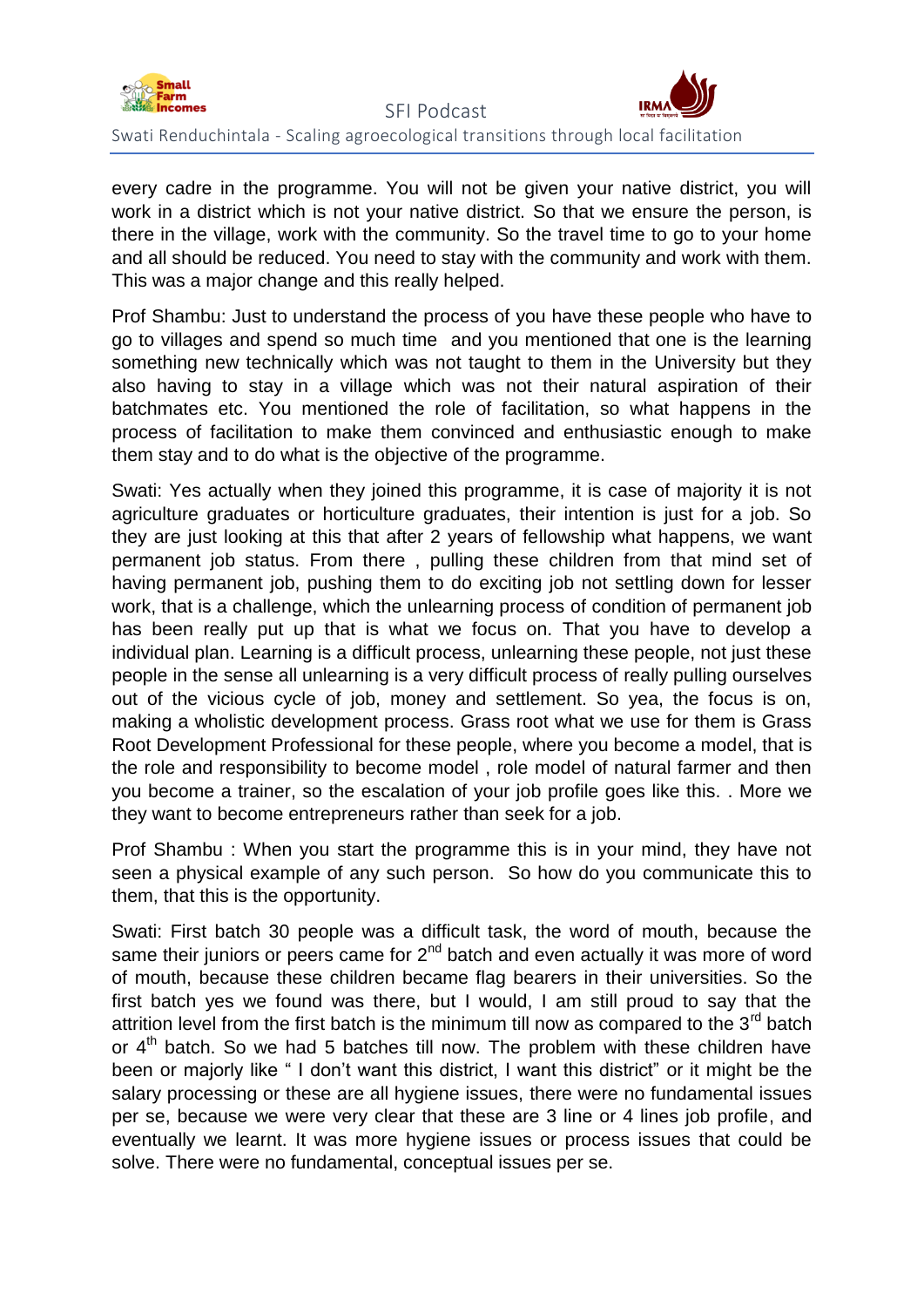

 SFI Podcast Swati Renduchintala - Scaling agroecological transitions through local facilitation

Prof Shambu: If you were to take all 5 batches together, how many 150 or…

Swati: 296, plus we have health and nutrition, so around 320 we had. Sadly, we had great attrition when Govt of Andhra Pradesh brought Rythu Bharosa Kendram. So we let go off lot of our resource. But now it is emerging as flag bearers of Natural farming groups in RKB programmes, so in that yes.

# 18:55

Prof Shambu: So Rythu Bharosa Kendra, we did speak to Srinivas who ended up quiting.

Swati: No now he wants to come back. He is not happy doing what he is doing so..

Prof Shambu: So that's like a permanent job right.

Swati: It's not a political answer. They have not been offered yet. It is more of an aspiration, if you work so there is, there might be.

Prof Shambu: But remuneration wise you get more or less.

Swati: Less. Half.

Prof Shambu: Okay.

Swati: Half what they get in the programme but as I said the temptation of a permanent job is something different. Because majority of these children are driven by families also, because they come from semi-rural set up so mind set is more , very family centric. So it is very difficult to give a larger exposure to the perspective many break free, many give in.

Deborah: One part I think which Prof covered, may be you can talk about it more is you know what like this the unlearning process that is involved where they are coming from agricultural universities, they little worked or probably they have contradictory exposure to the natural farming method, they have not really experienced what happens as part of natural farming, it was just part of their formal studies. So do they face any tension, conflict, you know how it is resolved, what happens as part of the learning curve or unlearning curve.

Swati: So they have some subjects, there are tests and modules, there are some subjects like organic farming or natural farming, as they reply, as they themselves say that it is not really the syllabus is just designed in such a way that it does not cover the scientific aspect, the "whys" and "How's" of organic farming is superior. So that fundamental issue they face. So when they join the programme right from immersion, you have to dip your hand into cow dung that is the part of the check list which is offered. Until you don't put your hand you cannot just stand on side put a photograph and write a thesis. You have to put your hand, you have to make it with your own hand. That itself gives the feeling of hand holding of a different level, it is what you are practicing and doing it and you then question in the way. The check list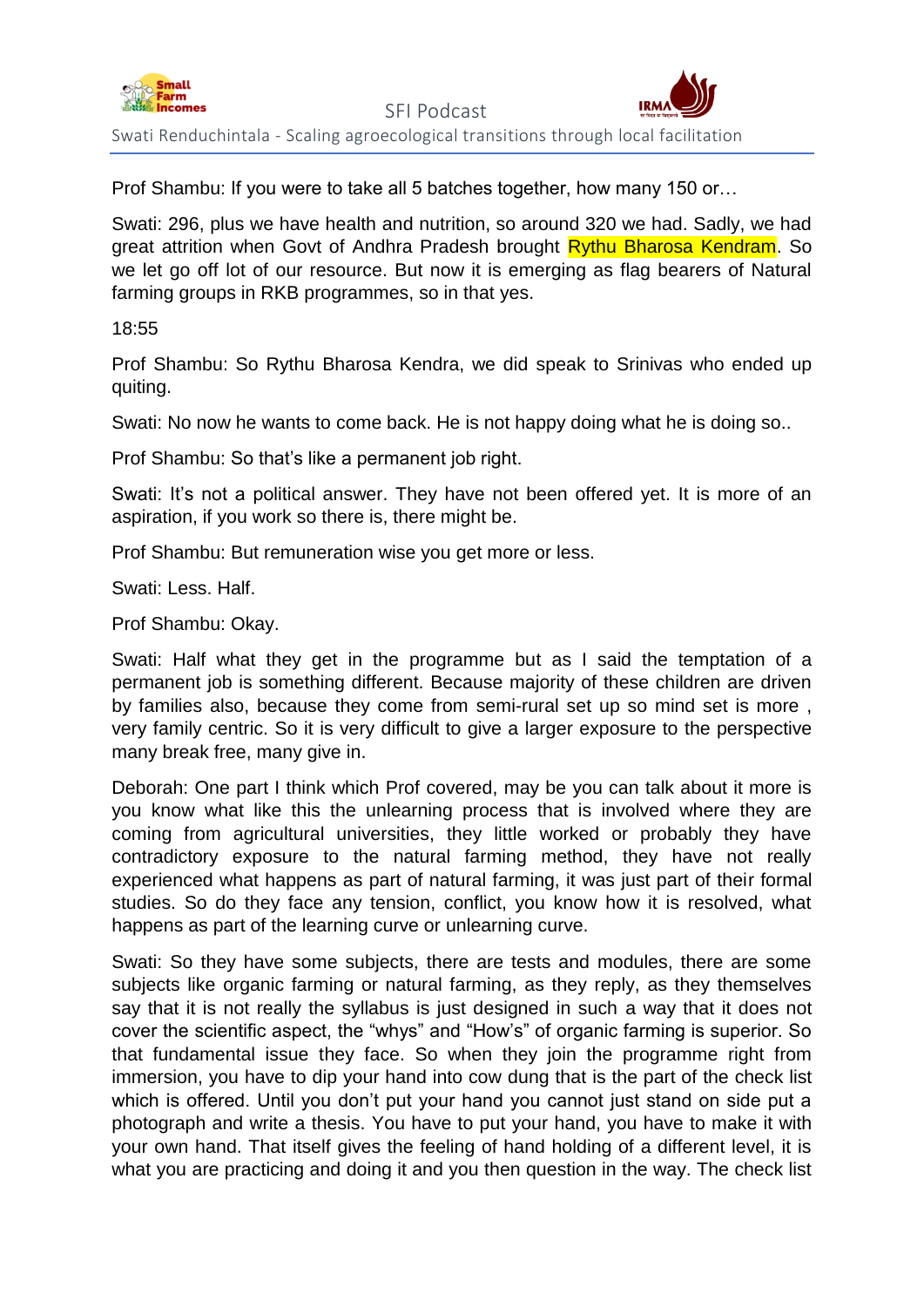

is such or whatever the design is such that every path you just , why you are doing it, the "Whys" are questioned and to be honest. No Deborah if you see the science the entire science gamet of the programme we know the left side and we know the right side. What is the left side, the practices. What is the right side we know that the yield is good, we know that income comes down. Why it happens, is a black box, which is the science, right. Black box as more research is happening, it will keep shrinking. So this black box is something which we all are figuring out together.

# 22:09

Swati: Because this is a science irrespective, we are, last 70 years we have not explored this black box. We have gone to a different paradigm talking about chemical. We are talking about industrial based agricultural system. So this black box is actually being reduced with the help of these people. So rather than they questioning the system they themselves becoming a part of it to prove that this works. The "Whys "of it. So that participation of them in answering the question itself helps in unlearning the what you said, the process of learning. So rather than becoming a side lined and seeing it, you become part of it, so you are yourself a stake holder of the question and answer. That is what.

Deborah: That is a very interesting way in which they are probably also participating and becoming I mean creating new knowledge. And I guess that sort of gives ownership and stake in the process, probably brings about the changes. So in that sense like does any of this go back to the universities, do they go back and have discussion let's say with their faculty members or has there been channels of dialogue between **APC** and state Universities. (Not Audible)

Swati: So basically we have received from agriculture colleges, we have received invitation for getting people on board, now that this batch is going to pass out, please come and recruit us. So that is the kind of dialogue with Natural farming fellows have happened. But obviously when they talked to the Professors at individual level, they have spoken to them they are happy that their children are actually doing agriculture. This itself for a agriculture Professor or teacher is such a great thing. Because that has not been the norm. Somebody like me, who is an engineer it is nowhere near to my field so that applies to agriculture graduate as well. So they are very happy that agriculture they are doing and answering the questions in the process. Apart from that NFF level it is more of avid, on a very principle level when we speak to Aykar, when we speak to agriculture universities these become a demonstrative population, whom we can tell, your own children are doing and proving it. That level it is helping. Yes.

Deborah: Okay. So I mean it could be that few years there could be some contribution to even curriculum changes, in the universities.

Swati: Yes it has to . We have limited time in fact we tried to have a natural farming apprenticeship where we invited agriculture graduates from across the country, to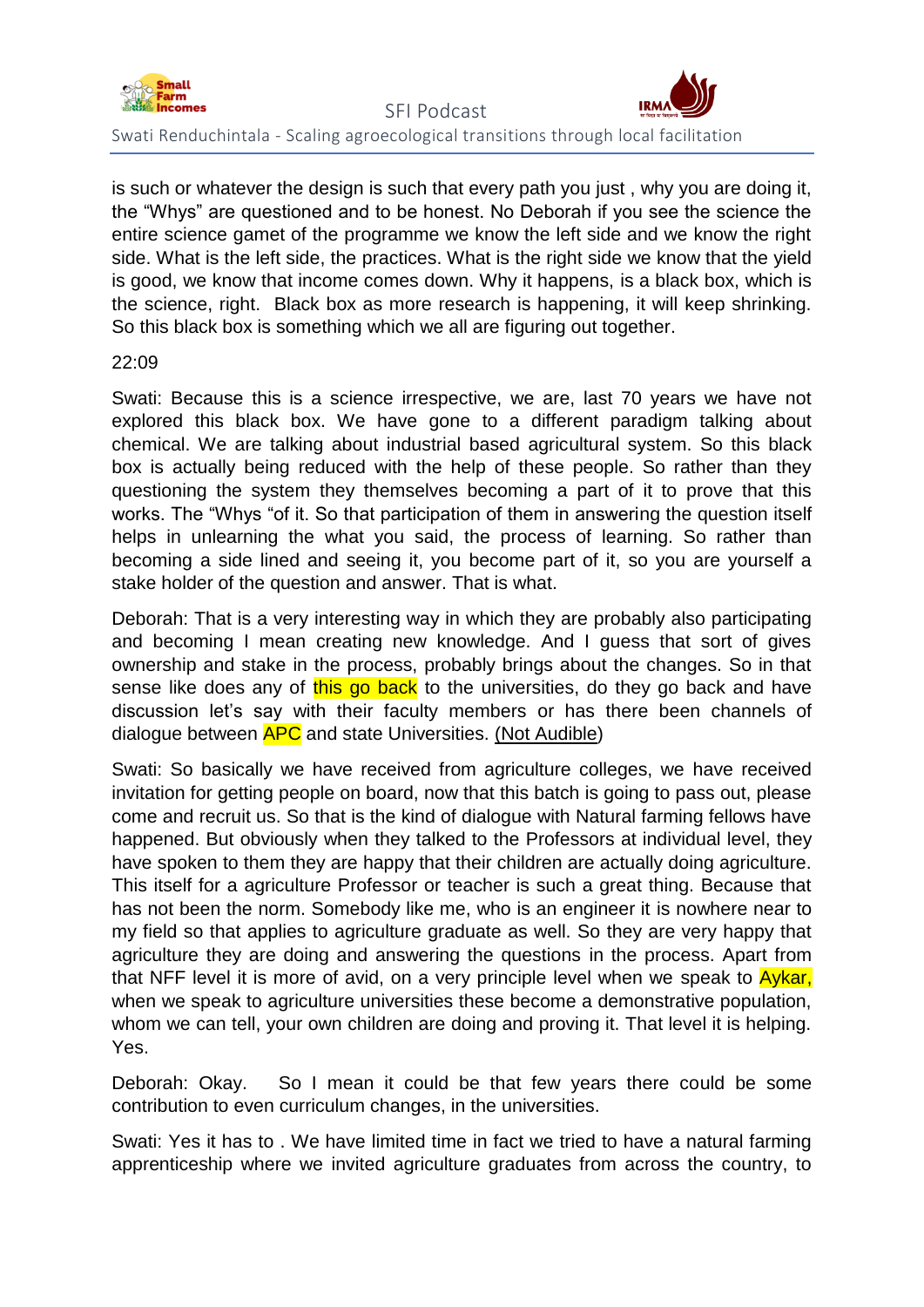

come and do apprenticeship for your, basically you do apprenticeship then you become fellow. To be honest it is a learning process, we didn't get much. Because it was too ahead of it's time. We did it 2 and half years back. That time we didn't get. But now after Covid as the thought process is food system has become centre. Immunity , health and nutrition, we feel that now we are getting interests from Civil society , from state Governments, who needs that kind of potential resource who can really learn from AP and then go back support the programmes in their states. That we think we will go ahead, in coming days.

# 26:10

Deborah: Okay. So in terms of impact what do you think, these natural farming have they been able to achieve in terms of converting or enabling farmers to practice these methods, I mean what kind of, how do you describe the success or let's say your modes for improvement in this.

Swati: Yea so one , first thing the impact I will talk about in all the three levels. The farm level, then the village level and then we will talk about the district programme level. In the farm level we actually learnt a lot to be honest. Because we trial error , it's journey of learning, let us start from there. So then we really want to demonstrate five layer model in a village in some place like Ananthpur where the farmer may not be willing. Because it's a land which is stuck because it will for your sake of experimentation, you cannot ask a small marginal land holder to do it. So when you have a natural farming fellow then that demonstration is done at a very low risk if that is the right way of saying. That the low risk is you demonstrate a model, you will learn from that model, you invest in that model, and it becomes a part of your policy, it becomes part of your practices. So that really helped. For example 5 layer model, we are talking  $\frac{a\text{bout}}{a}$  now been propagated we feel this is one of the break through solution for drought proofing. So this was started by 11 natural farming fellows in Andhra Pradesh which really rocketed, air rocketed in such a way that today more than a lakh of farmers in Andhra Pradesh have taken up. It is still in experimentation phase. But to do that , the risk taking factor at the farm level we felt that the natural farming fellows are the ones, because they are getting the fellowship amount. So the risk is minimal. Then you are taking up some innovation, you are taking up some work and these are not done in isolation. They do it with **campaign** farming education. So the learning , cross learning, process is there, it is for the village to demonstrate. At the farm level that impact we saw.

#### 28:32

Swati: Secondly at village level, I have told previously also these are basically shows some demonstration, when an outside is coming and doing it, because what happens they don't know Deborah, what works for transformation. For the change we will tell you what the theory of change is. But how the theory of change happens they don't know how farmer gets convinced. It may be because of one video, it can be because he goes and see something happening to some other farmer in some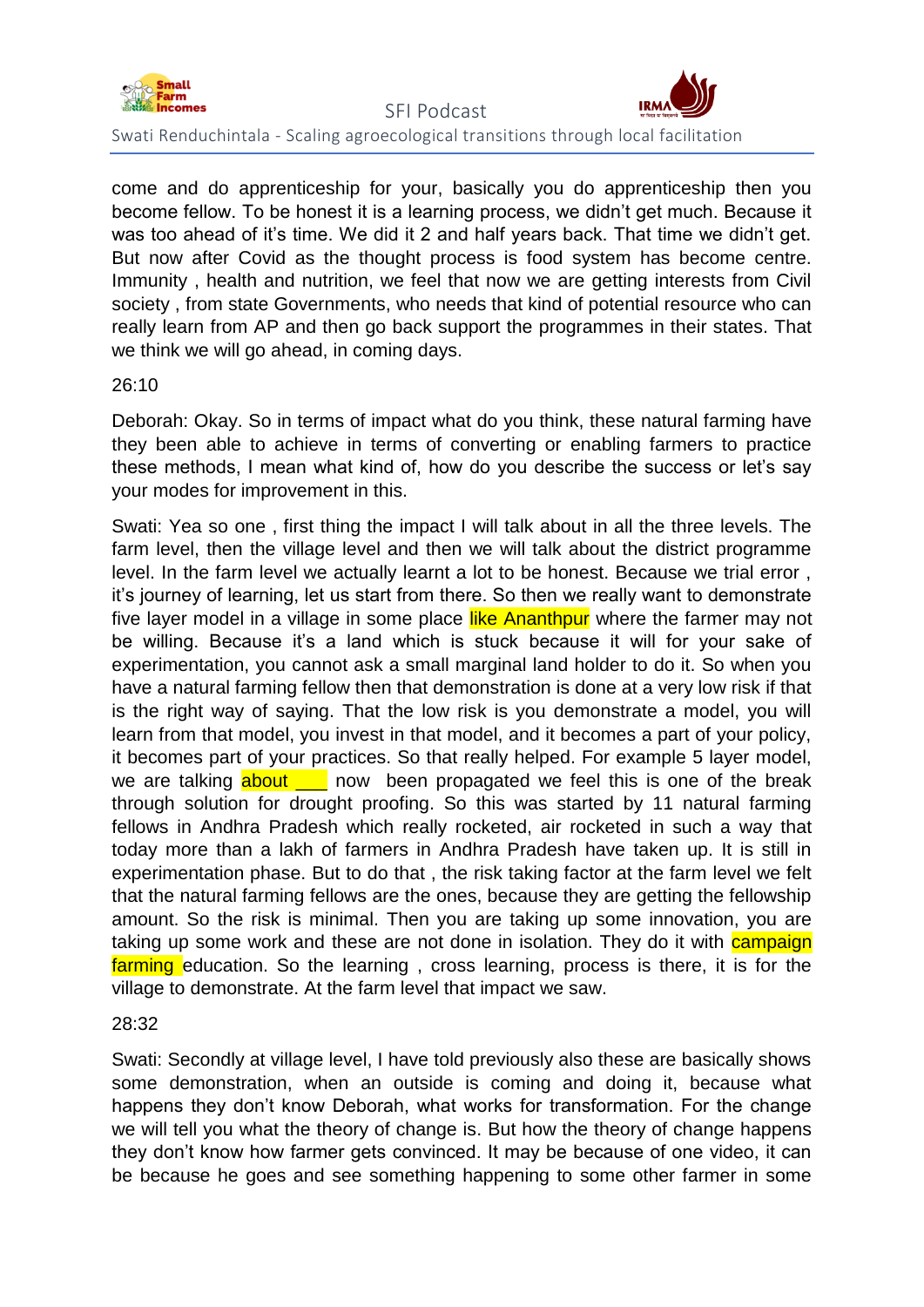

other village or he may read or he or she may read it or he or she may see it in wall painting, how he sees we don't know. Actually this demonstrative plot by natural farming fellow is also one aspect. May be he will convince the farmer to take up natural farming. This is one way of extension and much convincing because it becomes part of narrative that this person who came from outside, lease the land by the way it is also the proof of leasing , natural farming is productive and leasing of land also. He leased the land and showed result. Why can't you do it. So that is the way of convincing, transforming mission that happens. At village level it proved beneficial, also as I said the programme , learn. At the programme level, the impact have been maximum. Because then as the programme scale grew up from 740 villages in initial years to day we are in 3000+ villages, gram panchayats across Andhra Pradesh. You require human resource at the end of the day, right. So these natural farming fellows are working for 3 seasons 4 seasons, when the programme requirement is a good trainer or a good science research person, or good farmer field food facilitators, there were various thematic that were emerged. These natural farming fellows escalated to the roles. And they are doing incredible job. Because they themselves come from grass root levels, they themselves are natural farming fellows, natural farming fellows are entry points for the profession. Today these fellows are graduated to natural farming associates. And they are leading thematics in the district and at the state level.

Deborah: So when you say thematics, can you elaborate on that.

Swati: Yea. So, basically the programme has theme, there are various parallels where the programme is working, one is the core, when you say the line support function, right. The line function is basically the agriculture part the natural farming part. But then they alone cannot survive, because it has to be fed, the support system has to feed this line function. So the changing of farmer to farmer dissemination is a line function. The feed is lot of things needs to be provided. For example we have training thematic, but farmers feed school and participates the farmer feed school, it's a great innovation by itself, it's been facilitated by FAO, where we realised that the science aspect, the beading is not in some laboratory, it is done in the field of the farmer, with farming community. For example if my natural farming fellow just facilitates the farmers in the village in a very structured manner every week, this is the soil, this is a from chemical field, this the soil from natural farming. They did themselves by touch , by smell, by eyes. This itself is of different level of conviction. Then looking at a video, that really helps the transmission , the change in the mind set, behavioural change. Then there is for example science, research, while we believe that farmers are doing it, we need to prove, evidence is required.

32:37

Swati: The entire World works on evidence. Scientists are there, though they do not belong to, need to convince the Government, the policies. There is such a **proactive**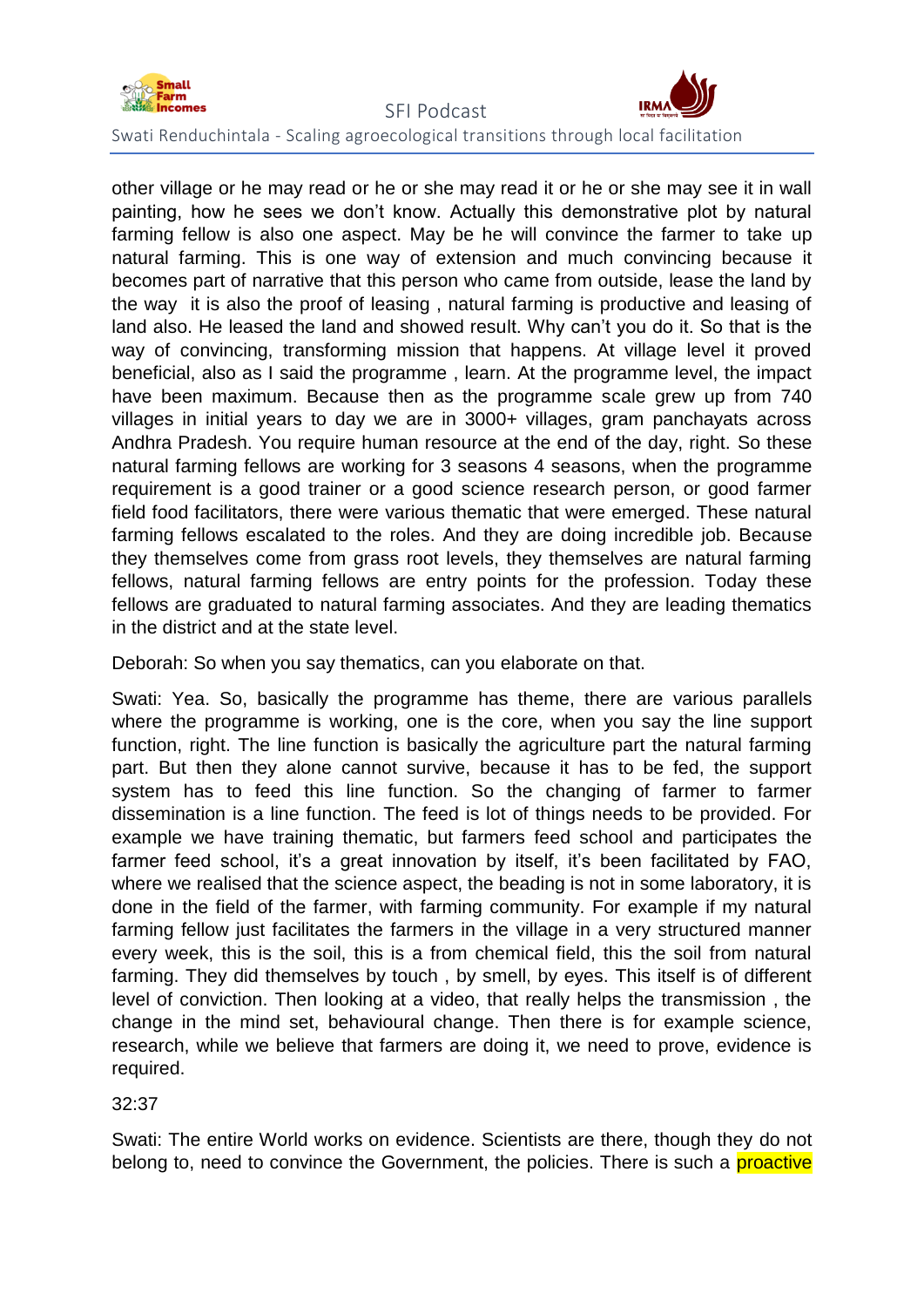

World today. So natural farming fellow is a focal point. As he or she understands the science aspect, reading, writing skills are there, that is done in natural farming also. We bring that skills which is required for scientific rigor. So that is thematic. Then say some body for admin, that is for somebody who is not interested for natural farming. Now they have management level skills. I have some people, whom we have put in technical support team, where they see from department point of view, admin point of view, so that is thematic support.

Deborah: So basically building on strength and need of the organisation.

Swati: And the interest of the candidate also.

Deborah : Correct, yea yea. That's a very strong partnership there. So this seems to be a quite a journey. What has been most challenging for you personally, through out your 4 years here.

Swati: So the most challenging part has been, to design, how to design, something so unique where the entire programme is sandwiched. So there is field, then you come back class room training then field then class room training, then field. Because there is not one boss. So the reporting is done to district manager, then there is somebody at state level. Okay, so how do you keep monitoring this person, whether he or she is in the village or not. He or she is doing or not. So how do you work with multiple bosses. They are also confused, whom they had to tell, or not. Tell it to Swati or tell it somebody at state level or district manager level. So this is what real life is all about. There is not one boss, there is no hierarchy exists. Corporates have that kind of set up, we don't have it. We are working with communities. You have to answer to community. You have districts. That is something difficult to navigate. How do you really understand yourself, and then come out discuss, mutual discussion, that we really too time to figure out.

Deborah: What for you has been most satisfactory outcome for you till now, one of high point in all of these.

Swati: This interview itself. That we did something, and now people are talking about it. To be honest we have now transcended and that gives me such a great satisfaction, seeing why agriculture or horticulture graduates why not empower our own graduate farmers, into natural farming fellows. It still gives me goose bumps. That has transcended, they said why not empower our communities. The world right now is crumbling because of no jobs, people are returning to their villages. There are farmers who have done engineering, if you really see our natural farming farmers who have enrolled in our programme, Phd, PGs, you will see engineering graduates you will see, they are graduates, but they are doing farming, why not empower them. So this transition, in the thought process of the programme, in thought process of the district, and the World in general.

36:23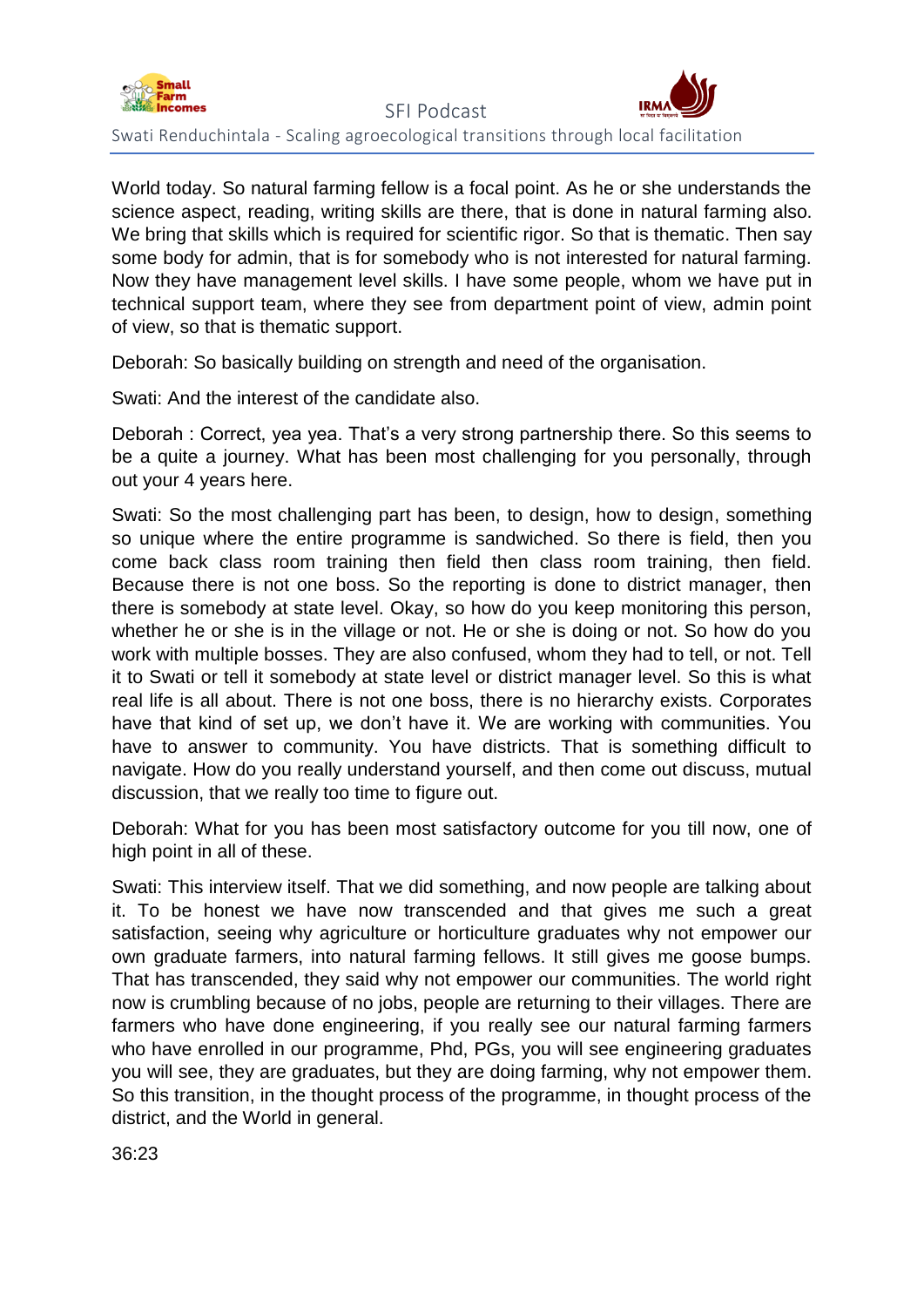

Swati: This has been really satisfying, and also we now want to bring it at national level, this kind of fellowship. We are looking at national level as a Natural Farming fellows as future leaders in Natural Farming. Because Deborah and Swati will not be there after 5 years, but we want this work of natural farming to keep going and we really need multiple leaders in multiple thematics and domains. Because agriculture is so complicated. This championship and leadership thoughts have emerged which is beyond fellowship. It is something which has immense potential. We now looking at not just national level we are looking at global level. We want the learnings of Andhra Pradesh or India to go to Africa or to Mexico. Because this living with the community , learning with the community , which is something very unique. And it is something which irreplaceable.

# 37:27

Deborah: So in a way we talk about sustainable transitions, you used the term transition in a way that sort of all these grass root practices, basically enabling people to not just change but also become leaders and you know sort of upscaling the movement. So it is not just about Andhra but this is something much bigger and scope and aims.

Swati: Deborah, we are in the middle of a huge crisis. Nobody has, we are still trying to figure out how to sail through this pandemic and then post pandemic, among the major thing is how do we build our local food system. When that happens there are immense job losses, agriculture will be the forefront, we will be the major source of employment in the future. Because we have lot of people coming back to the country, we have to rehabilitate. There is lot of reverse migration happening. Agriculture, all these returnees to agriculture, and not just chemical based agriculture, it has to be chemical free, agro- ecological based agricultural system. That is why we require more and more people with keen sense of person who understands from the management point of view, from a professional point of view and look at the technology point of view. It is very crucial.

Deborah: Right. In that sense the professional you are developing through Natural farming programme, Fellowship programme is really very unique. Because a very important term is interface between science and society and those are the dialogues, which I guess need to happen at a much more fundamental way rather than these superficial way of coming together. I think the series of dialogues that have been happening, through the programme for a way in which this can be really nurtured. So that really opens up lot of possibilities for…

Swati: In fact I will tell you, the natural farming fellows are not agriculture or horticulture, who are post graduate in Microbiology, we are not just working for agriculture in a alit space. We got botany students, we got microbiology and we got health and nutrition in home science. There in 52 villages health and nutrition natural farming fellow, who is working and these 52 villages are tribal belts, low nutrition indicator belt. There they are working with respect to kitchen gardens, some farm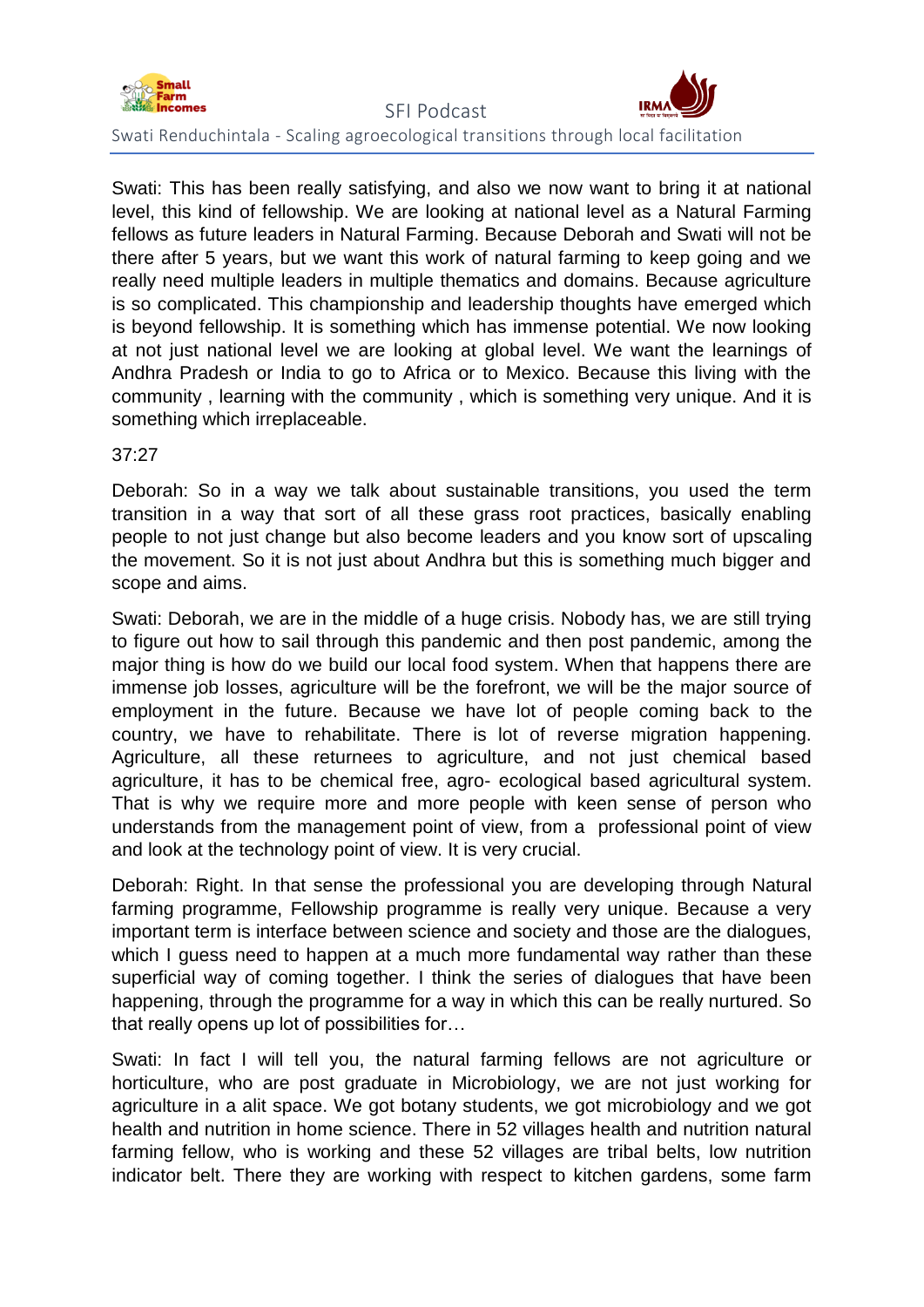

nutrition foods. So when I talked about thematic previously, we are not just looking at, and we have agriculture engineering graduates, so they are into mechanisation, so these are the resources, bringing them on board, was a resource which will give the answers also. The question posed by larger public, about labour, so mechanisation, who will do that mechanisation. Agriculture university is not on board with that thought only, who will do the work on mechanisation, agriculture graduate, engineering graduates who know mechanisation, we are looking at veterinary sciences, which are yet to work on. We would really like to have fellows, who come from veterinary sciences to look at the livestock. So what we have done is very less, compared to what needs to be done with the potential it holds.

Deborah: So what kind of support do you think you need from the Government to really start working along these larger aims that you are thinking. If this would be the free thing, what would you ask the Government, what do you want, what we can give, then what it would be.

#### 41:33

Swati: So what we want is , for example if other state Governments wants to send then we think we want them to take up. See we take up the training cost and all will be taken up from the programme, so you just pay them, what the word they use is , living expenditures. This has to be taken care off. Their living expenditure is taken care then the training aspect, the learning aspect, is on the programme. So that is the kind of support we are looking from Civic Societies, or donors or philanthropists give push to this momentum to greater height, because we have seen now, whoever from this 300, potential resource the programme got, if I would have got somebody from outside then in that capacity would not have made that effectiveness, that efficacy that would have happened. Some state like Bihar, Jivika wanting to take up , so you want to, that resources given available, you stay one season, two season, you do then your living expenditure is taken care off. Nothing like it..

Deborah: Hopefully this is something that is easily done. It will happen. Is there anything else that you would like to add, overall anything that I might have missed it, in terms of asking you about the programme, or any other thoughts that you would like to leave us with.

# 43:07

Swati: So we actually covered a major ground, I am looking forward to interaction with natural farming fellows. I am just mouth piece of work, they will be talking about their experiences and I might have romanticised quite a bit, because that is the story we propose to the World, I have no qualms in saying that there happened difficulties in stream lining this viewed. Want to have a natural farming fellowship cell. We would have worked out more stream lined version after 5 batches, we are not able to get  $6<sup>th</sup>$ batch. There are lot of change in Govt. we are stuck in bureaucracy and change in policy. So there lot of factors which really hold us back also. That will something